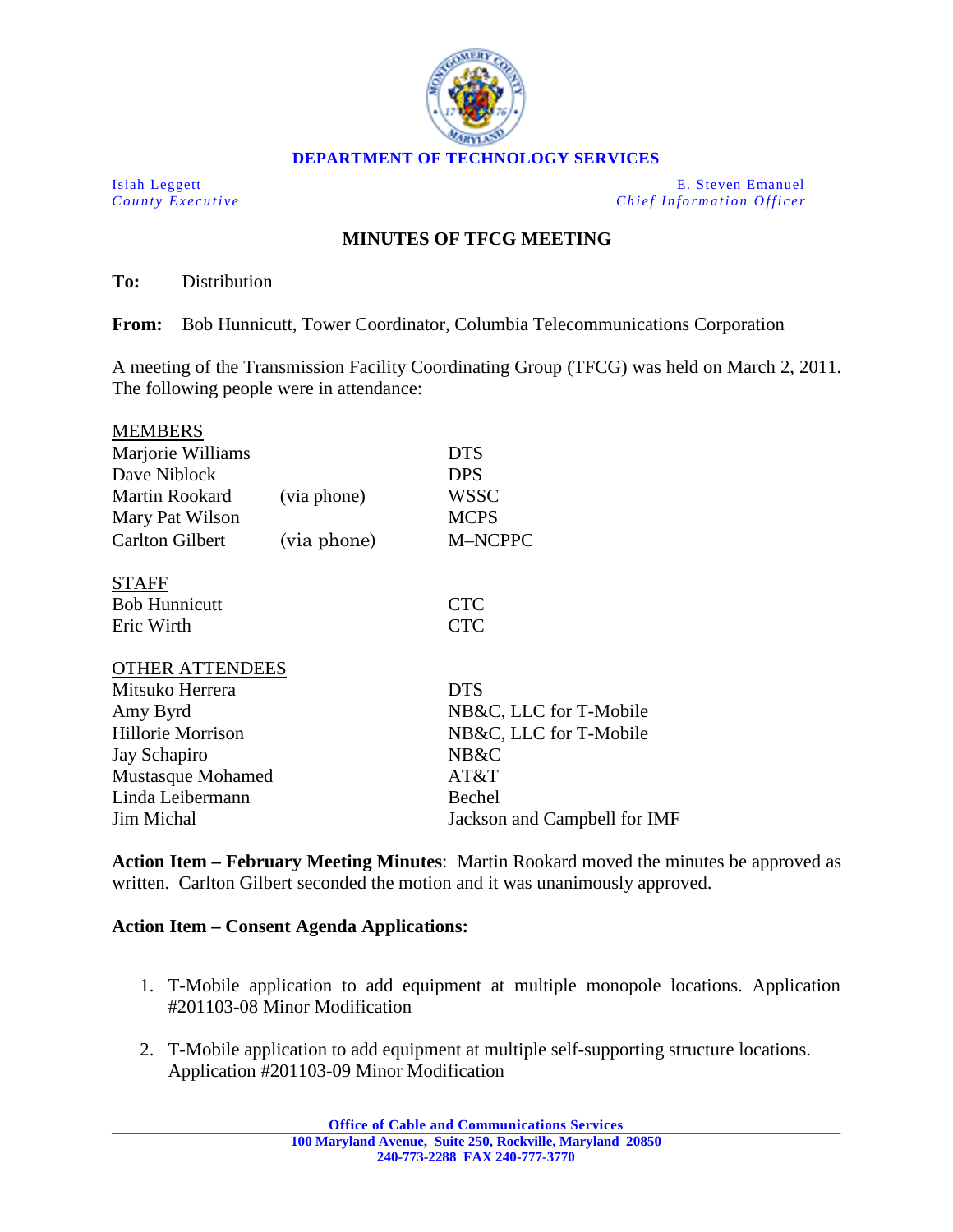- 3. T-Mobile application to add equipment at multiple water tank locations. Application #201103-10 Minor Modification
- 4. T-Mobile application to add equipment at multiple building rooftop locations. Application #201103-11 Minor Modification
- 5. T-Mobile application to add equipment at multiple PEPCO locations. Application #201103-12 Minor Modification
- 6. T-Mobile application to add equipment at the base of the tower located at 17335 Donora Road. Application #201103-13 Minor Modification

**Motion:** Dave Niblock moved items number 2 through 6 be recommended as recommended and conditioned by the Tower Coordinator.

**Discussion:** Mary Pat Wilson asked that item #1 be pulled from the consent agenda. Mitsuko Herrera suggested that the recommendation from the TFCG for all of the Consent Agenda applications reflect in that the work is performed by Comcast to provide backhaul service for T-Mobile.

Carlton Gilbert seconded the motion and the motion was unanimously approved.

**Action Item:** T-Mobile application to add equipment at multiple monopole locations. Application #201103-08 Minor Modification

Mary Pat Wilson noted that there were several errors on the attached listing of locations where facilities were cited as having already been done or to be installed. She said that the monopole located at Sligo Middle School was not yet built and is presently under review by the Board of Appeals but approval has not yet been granted for the special exception to construct it. The location cited at 7100 Whittier Boulevard has not been approved and will not be built. The site on Emery Grove Road is located within the City of Gaithersburg and does not require TFCG action. Further, Ms. Wilson noted that installation by Comcast has not yet been approved by the Board for any of the public school sites.

Mr. Hunnicutt noted that the Tower Coordinator's recommendation is conditioned on the applicant providing written documentation of approval from the public schools.

**Motion:** Martin Rookard moved the application be recommended conditioned on approval by the public schools and as conditioned by the Tower Coordinator. Carlton Gilbert seconded the motion and it was approved with Mary Pat Wilson abstaining.

**Action Item – Agenda Item #7:** T-Mobile application to attach antennas at the 35′-high level atop a 24′-high building on National Children's Center property located at 410 University Boulevard West in Silver Spring (Application #200908-22).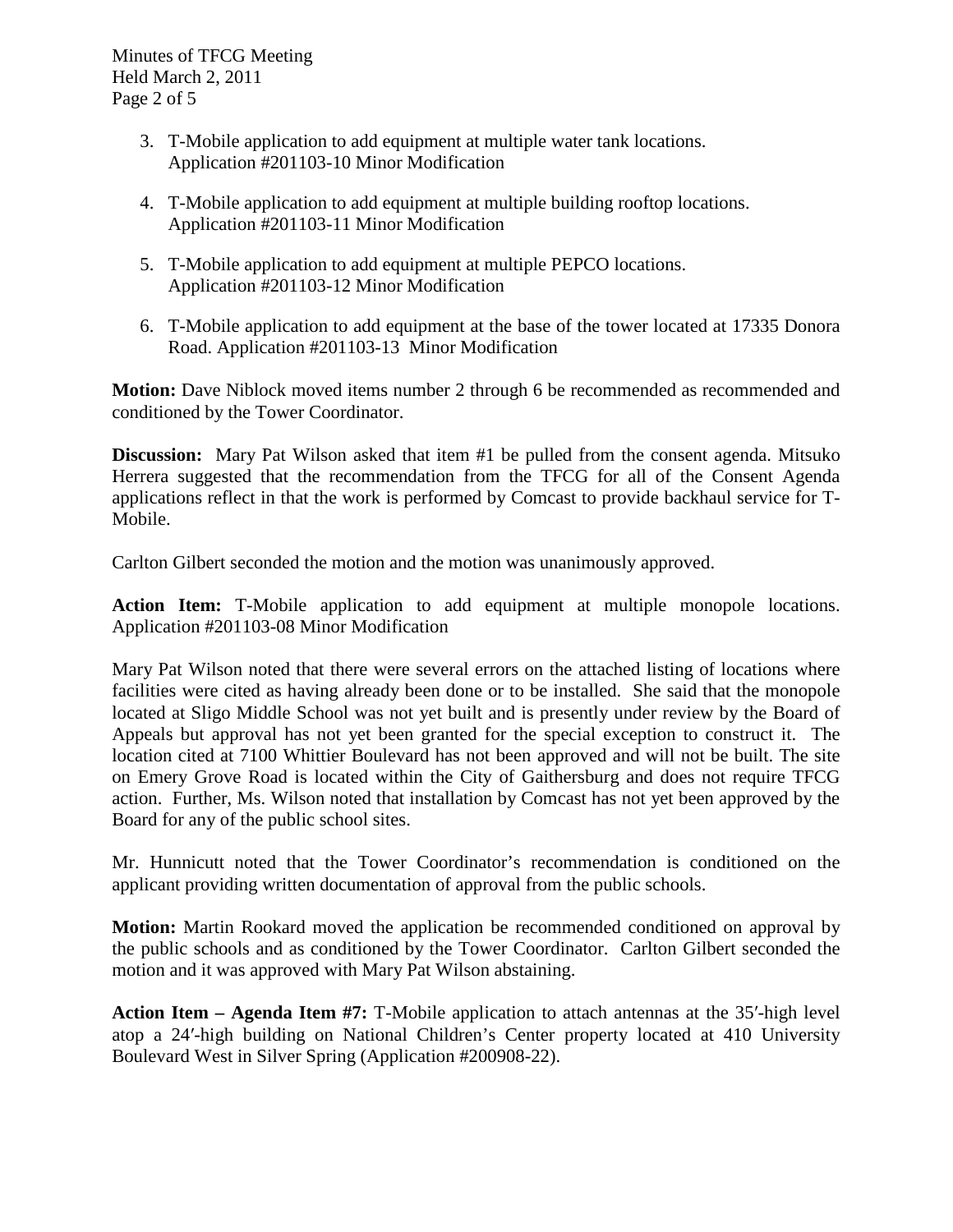*Conditioned on the Board of Appeals approving a Special Exception, Administrative modification to the existing Special Exception or whatever other applicable action may be deemed appropriate by the Board for placement of these facilities.*

Mr. Hunnicutt summarized the application.

**Motion:** Dave Niblock moved the application be recommended as conditioned by the Tower Coordinator. Mary Pat Wilson seconded the motion and it was unanimously approved.

**Action Item – Agenda Item #9:** T-Mobile application to attach antennas at the 147′ level on a 155′-high monopole on Ammerman property located at 19100 Wasche Road in Dickerson. (Application #201103-07.

*Conditioned on approval of a Special Exception by the Board of Appeals.*

Bob Hunnicutt summarized the application, noting that since the TFCG originally reviewed the application, as described in the Tower Coordinator's recommendation, a number of changes have occurred: To meet M–NCPPC interests, T-Mobile has relocated the monopole approximately 800′ from Wasche Road to the back of the property, where it no longer meets the required setback from the side yard; T-Mobile redesigned the monopole to a slim line structure to meet the interests of the Rustic Roads Committee; and the redesigned monopole is now 5′ taller than originally proposed because it is located on ground lower than where originally proposed.

Carlton Gilbert asked what the setback is at the new location. Mr. Hunnicutt replied that it was 44′ according to the new plans and consequently, in addition to the recommendation being conditioned on approval of a special exception, it is also conditioned on approval of a reduction in meeting the setback requirements.

**Motion:** Martin Rookard moved the application be recommended as conditioned by the Tower Coordinator. Dave Niblock seconded the motion and it was approved with Carlton Gilbert and Mary Pat Wilson abstaining.

**Action Item – Agenda Item #/8:** IMF application for an AT&T 155′-high monopole with panel antennas at the 150 level on IMF property located at 15700 River Road in Germantown (Application #201103-02).

*Conditioned on applicant being granted a special exception by the Board of Appeals for a monopole not to exceed 130 feet in height or lower.* 

Bob Hunnicutt summarized the application noting that the construction of the monopole will require approval of a special exception as explained Planning Board's meeting minutes and as determined by the County and is so conditioned by the Tower Coordinator. He also noted that because the IMF coverage objective, from the engineering perspective, can clearly be met with antennas at a much lower elevation above ground, a 155′-high monopole is not needed. Based on the RF maps provided with the application, and the AT&T maps provided with the original application for this monopole, a structure as low as 130′ at the maximum can provide coverage to the Bretton Woods golf course area to meet the stated coverage objective.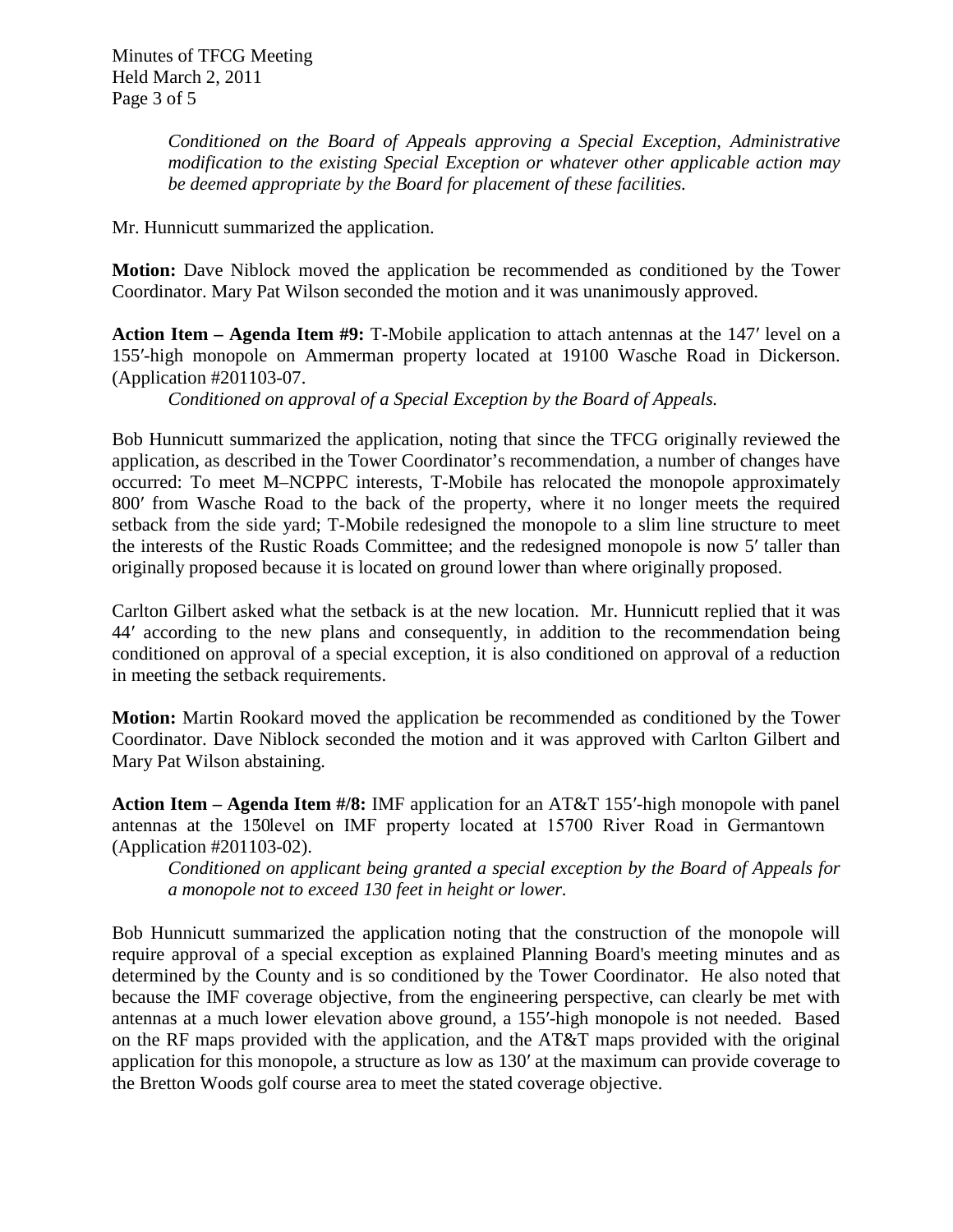Minutes of TFCG Meeting Held March 2, 2011 Page 4 of 5

Mr. Rookard asked if the services were to be provided just for emergency purposes. Ms. Herrera replied that according to the IMF, this property would be used for IMF staff in an emergency situation at such time as they may have to evacuate their downtown D. C. offices.

Jim Michal noted that the Planning Board attorney has determined that the construction of the monopole does not require a special exception.

Ms. Herrera replied that at the Planning Board meeting, it was explained that the monopole is not subject to a special exception as it relates to the work of the IMF on the property, but it is subject to a special exception to provide cell phone service.

Mr. Michal stated that AT&T has been contacted by T-Mobile and Verizon Wireless expressing interest in co-locating their antennas on the monopole. He provided copies of AT&T's RF contour maps showing the calculated coverage at signal levels of -77dBm (in blue color), which he said show that the entire IMF property is not fully served with antennas at the 130 level above ground, adding that the C&O Canal is also not served.

Mr. Hunnicutt noted that the map Mr. Michal provided only shows the calculated coverage for signals illustrated in blue at the -77dBm level, which is typically sufficient to provide coverage in the clubhouse as well as a larger area both on and off the IMF property. Mr. Michal, he explained, was not showing the TFCG copies of other maps which show that the proposed antennas coverage with other signal levels is sufficient to provide reliable for in-vehicle and onstreet services to a very wide area around the property. Mr. Hunnicutt added that he had those maps but could not provide them in the meeting because they are confidential; only AT&T could provide those maps. If Mr. Michal would let the group see those maps, Mr. Hunnicutt said, it would be clear that signals sufficient to provide reliable service in those areas and further away could be provided. Mr. Hunnicutt also noted that, based on the technical specifications of the antennas, the area where indoor coverage signal levels may be provided would be greater if the antennas were mounted at a certain lower elevation.

Ms. Herrera stated because the IMF is seeking approval of the monopole through the Mandatory Referral process, they have chosen to limit the coverage objectives to serving the IMF property and that the County has the special exception process in place to address placement of the monopole as proposed, where it would serve the general public across a wide area in this vicinity. Mr. Hunnicutt recalled that he understood that the IMF had already obtained approval for three special exceptions on the property—one for the golf course, one for the swimming pools, and one for the clubhouse.

Mr. Michal explained that now the IMF doesn't want to subject the approval of this monopole to a special exception review because it may not be approved so they are pursuing approval through the Mandatory Referral process. He said that due to environmental interests, for example, approval through the special exception process may drag approval out for years.

Ms. Herrera reiterated that to avoid special exception review, the IMF has chosen to limit the need for the facility to serve just the IMF property for which a 155′-high monopole is not needed. She asked Mr. Hunnicutt how short a structure could be used and still meet IMF's coverage